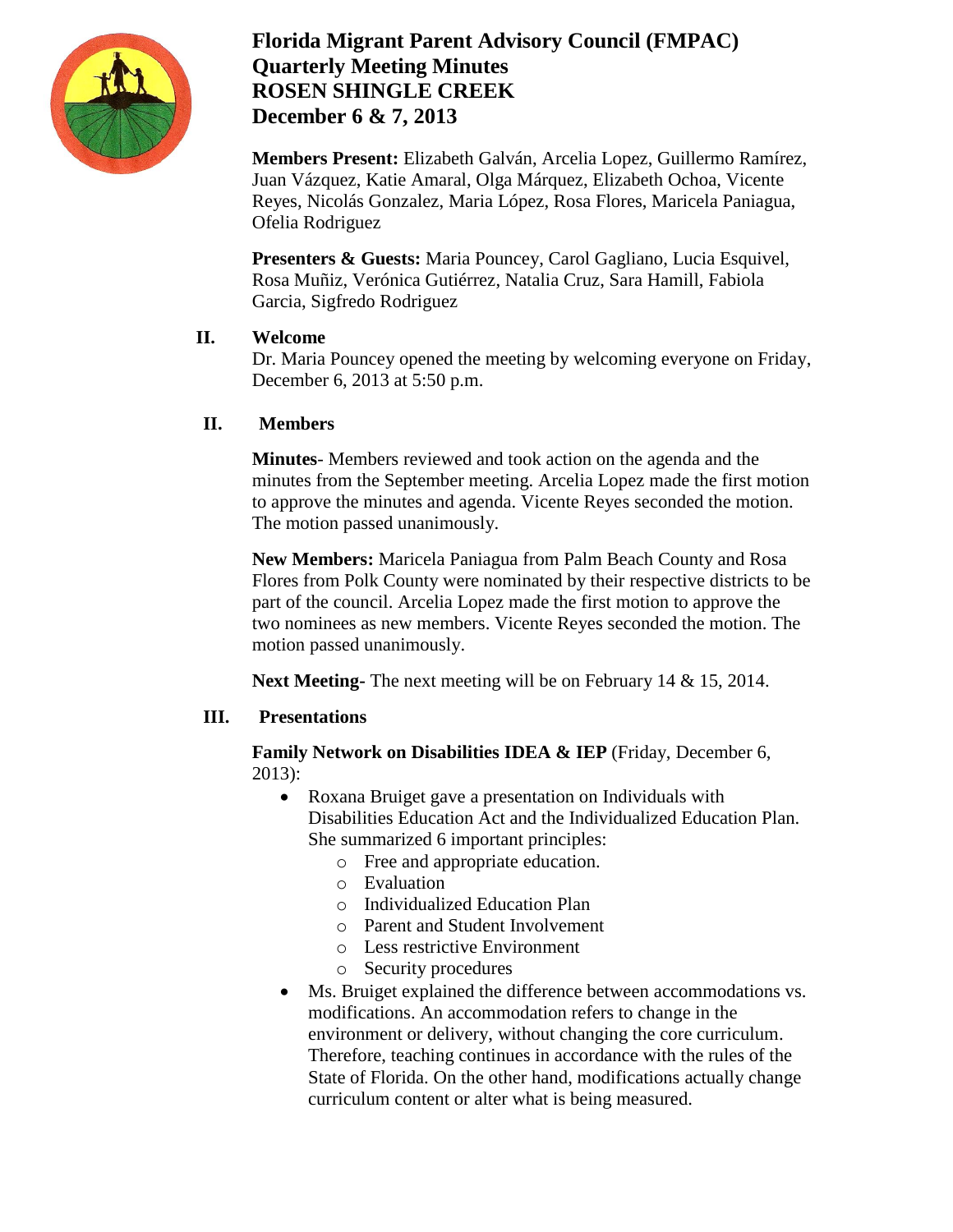### **Computer Training**

- Sigfredo Rodriguez gave a presentation on E-Mail & Password Security. He shared with members that creating a more complex password would help prevent some of the following:
	- o SPAM: receiving unwanted ads.
	- o Identity Theft/Stealing information: name, birth date and ID/Social Security numbers.
	- o Malicious use: someone else using your account to attack others.
- Mr. Rodriguez reminded the audience to secure other accounts such as back accounts as well by using complex passwords.

#### **Family Network on Disabilities Senate Bill 1108** (Saturday, December 7, 2013)

- Roxana Bruiget elaborated more on Senate Bill 1108. She encouraged parents to understand the bill as well as to use their resources, such as the Migrant Education Program in order to understand areas that might not be as clear to them. Ms. Bruiget analyzed the major changes within the bill with parents step by step.
- Ms. Bruiget also highlighted to parents that they have the right to know the funding the district has received to assist the student with his/her special and individualized education.

## **MALDEF Chapter 3: The Parent-Teacher Partnership**

- Ms. Sara Hamill gave members a presentation on how to be better prepared when meeting with their child's teacher. She gave parents useful information on how to get involved in their child's education. She suggested parents to ask the following questions when attending a parent/teacher conference:
	- o Is my child learning at a proficient or advanced level in reading, writing, math, or showing progress in English?
	- o What are the strengths and weaknesses of my child?
	- o Does he/she need additional help in any subject?
	- o What help or services are available in the school or the community if my child needs the extra help?
	- o What are the standardized exams that my child will take, and how are the results from those tests going to be compared to others?

### **Copycats**

• Dr. Pouncey presented on "Copycats" from the parenting skills curriculum Parenting Counts. She asked: has your child done something he/she learned from you? Your behavior is a very powerful lesson for your child. Children are like sponges they take in everything they see and hear. Even though they are small, they remember what they see and hear for a long time. Be a good role model. Talk to your child about behavior.

### **IV. Closing**

 On December 7, 2013, Elizabeth Ochoa made the first motion to close the meeting. Vicente Reyes seconded the motion. The motion passed unanimously.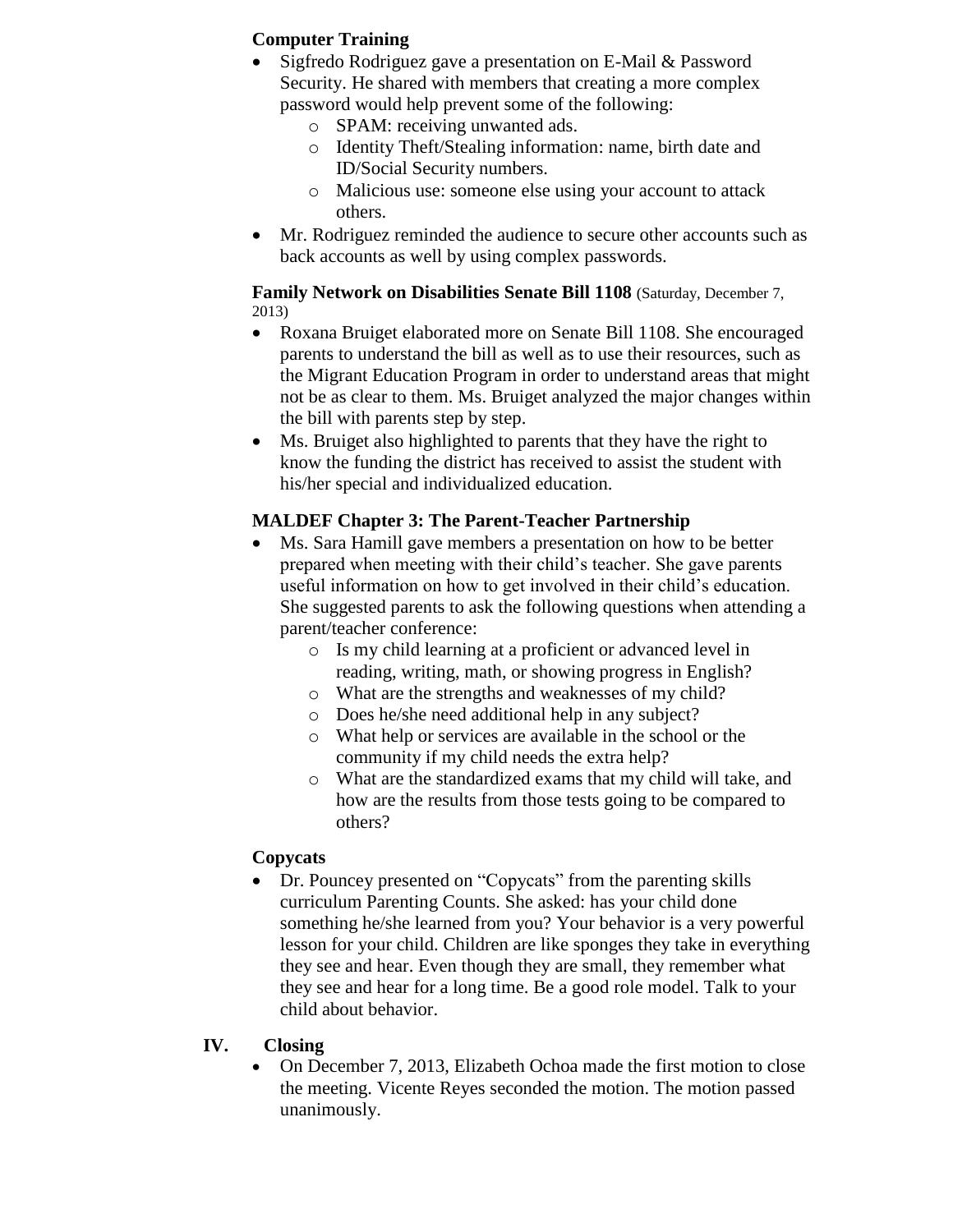

# **CONSEJO DE ASESORÍA ESCOLAR DE PADRES MIGRATORIOS DEL ESTADO DE LA FLORIDA (FMPAC) Las Minutas de la Reunión Trimestral ROSEN SHINGLE CREEK 6 y 7 de diciembre del 2013**

**Miembros Presentes:** Elizabeth Galván, Arcelia López, Guillermo Ramírez, Juan Vázquez, Katie Amaral, Olga Márquez, Elizabeth Ochoa, Vicente Reyes, Nicolás Gonzalez, Maria López, Rosa Flores, Maricela Paniagua, Ofelia Rodriguez

**Discursantes e Invitados:** Maria Pouncey, Carol Gagliano, Lucia Esquivel, Verónica Gutiérrez, Maria Muñiz, Natalia Cruz, Sara Hamill, Fabiola Garcia, Sigfredo Rodriguez

### **I. Bienvenida**

La Dra. Maria Pouncey dio la bienvenida y la apertura de la junta a las 5:50 p.m. el viernes 6 de diciembre del 2013.

## **III. Miembros**

### **Minutas**

Los miembros revisaron la agenda y las minutas de la junta de septiembre. Arcelia López hizo la primera moción para aprobar las minutas y la agenda. Vicente Reyes hizo la segunda moción. La moción fue aprobada por unanimidad.

**Nuevos Miembros** – Maricela Paniagua del condado de Palm Beach y Rosa Flores del condado de Polk fueron nominadas por su distrito para ser parte de consejo. Arcelia López hizo la primera moción para aprobar a los nuevos miembros. Vicente Reyes hizo la segunda moción. La moción fue aprobada por unanimidad

**Próximas Reuniones**- La próxima reunión será el 14 y 15 de febrero de 2014.

### **III Presentaciones**

**Red Familiar Sobre la Discapacidad:** (viernes 6 de diciembre)**:**

- Roxana Bruiget presento información a sobre la Acta Educativa de Individuos con Discapacidades (IDEA) y sobre el Plan Educativo Individualizado. Hablo sobre los principios de la ley de (IDEA):
- Educación Pública Gratuita y Apropiada
- Evaluación Apropiada
- Plan de Educación Individualizado IEP
- Participación de Padres y Estudiantes
- Ambiente Menos Restrictivo
- Procedimientos de Seguridad

La Sra. Bruiget también explico la diferencia sobre los temas acomodaciones y modificaciones. El termino acomodaciones se refiere a un cambio de ambiente o la entrega de servicios sin cambiar currículo. La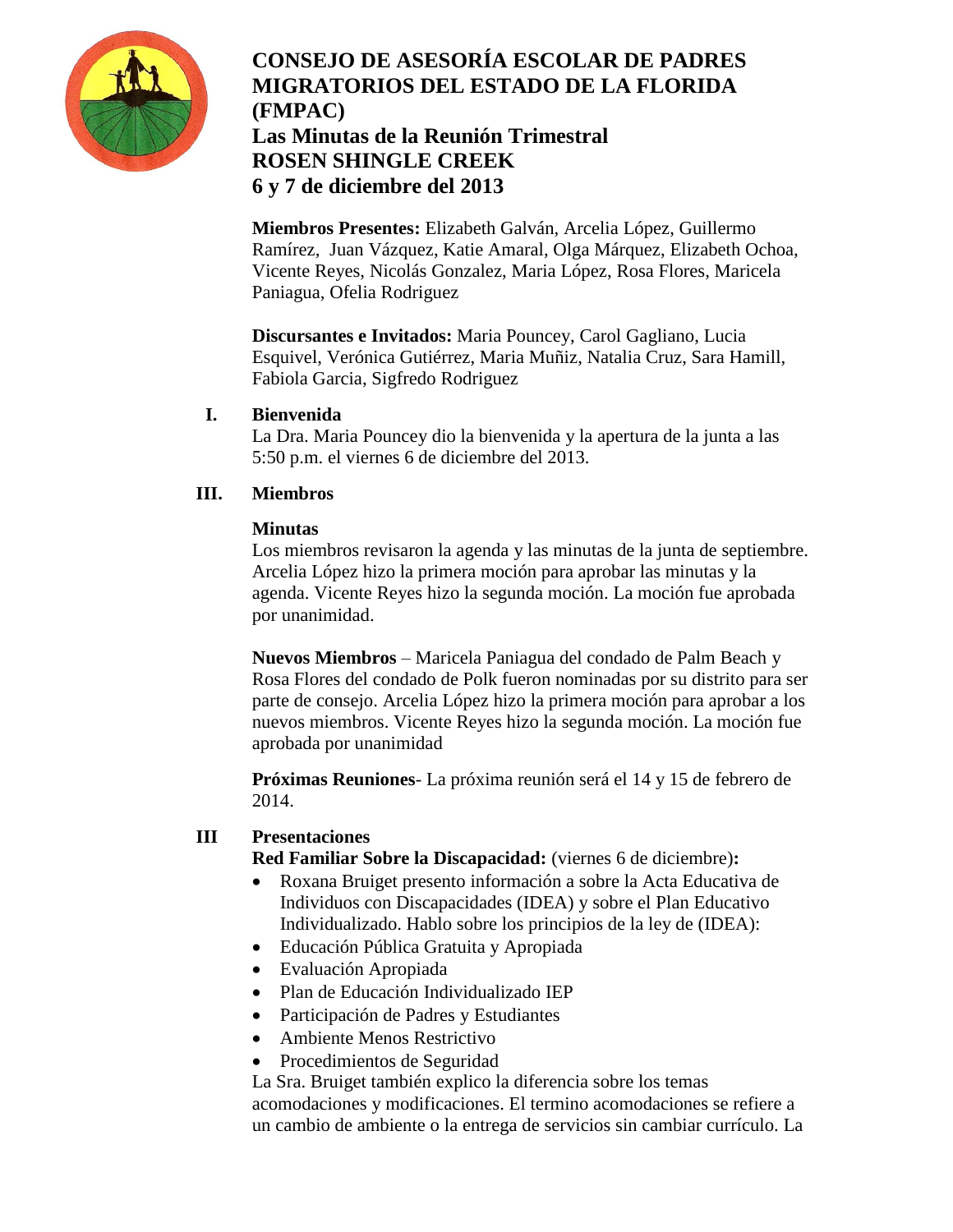instrucción sigue con las Normas del Estado de la Florida. Por otro lado, el termino modificaciones cambia el contenido del currículo o se altera lo que está siendo medido.

### **Entrenamiento de Computación:**

- Sigfredo Rodriguez hizo una presentación sobre la seguridad cibernética. Les enseño a los miembros cómo crear un correo electrónico y contraseña compleja para su seguridad. Él les explicó que una contraseña complicada puede prevenir lo siguiente:
	- o SPAM: cuando recibe anuncios no deseados.
	- o Robo de identidad o el robo de información: su nombre, fecha de nacimiento, y número de seguro social.
	- o Uso maligno: se usa su correo electrónico para atacar a otros.
- El Sr. Rodriguez les recordó a todos que aseguren sus cuentas bancarias y otras cuentas que utiliza con contraseñas complejas.

**Red Familiar Sobre la Discapacidad:** (sábado 7 de diciembre)**:**

- Roxana Bruiget elaboro más sobre el Bill del Senado 1108. Ella animo a los padres que entendieran el Bill y que utilicen sus recursos tales como el Programa de Educación Para Migrantes para que puedan entender temas que tal vez no estén tan claros. La Sra. Bruiget analizo los cambios principales dentro del Bill paso a paso.
- La Sra. Bruiget también compartió con padres que ellos tienen el derecho de saber sobre los fondos financieros que el distrito escolar está recibiendo para proporcionarle a su hijo/a la educación especializada e individual.

## **MALDEF Capitulo 3: La Colaboración entre Padres y Maestros:**

- Sara Hamill presento a los miembros con información en cómo prepararse cuando se reúnan con la/el maestro/a de sus hijos. Ella ofreció información en como los padres pueden participar más en la educación de sus hijos. Ella le sugirió a los padres que hicieran las siguientes preguntas:
	- o ¿Mi hijo/a está aprendiendo al nivel apropiado o avanzado en lectura, escritura, matemáticas, o está demostrando mejoramiento en Ingles?
	- o ¿Cuáles son las áreas fuertes y débiles de mi hijo/a?
	- o ¿Necesita él/ella ayuda adicional?
	- o ¿Hay ayuda o servicios disponibles para ayudar a mi hijo/a si lo necesita?
	- o ¿Cuáles son los exámenes o pruebas que le darán y como se usaran los resultados?

## **Copiones**

 La Dra. Maria Pouncey presento a los miembros el tema "Copiones" que es adaptado del currículo que ofrece destrezas para padres, Parenting Counts. Ella hizo la pregunta: ¿Su niño ha hecho algo que ha aprendido de ustedes? ¡Su comportamiento es una lección poderosa para sus hijos! Los niños son como esponjas ellos absorben todo lo que ven y escuchan. Aunque pequeños, son copiones- se acuerdan de lo que miran y escuchan por mucho tiempo. Sean buen ejemplo de cómo quieren que su hijo se comporte. Platique con su hijo sobre el comportamiento.